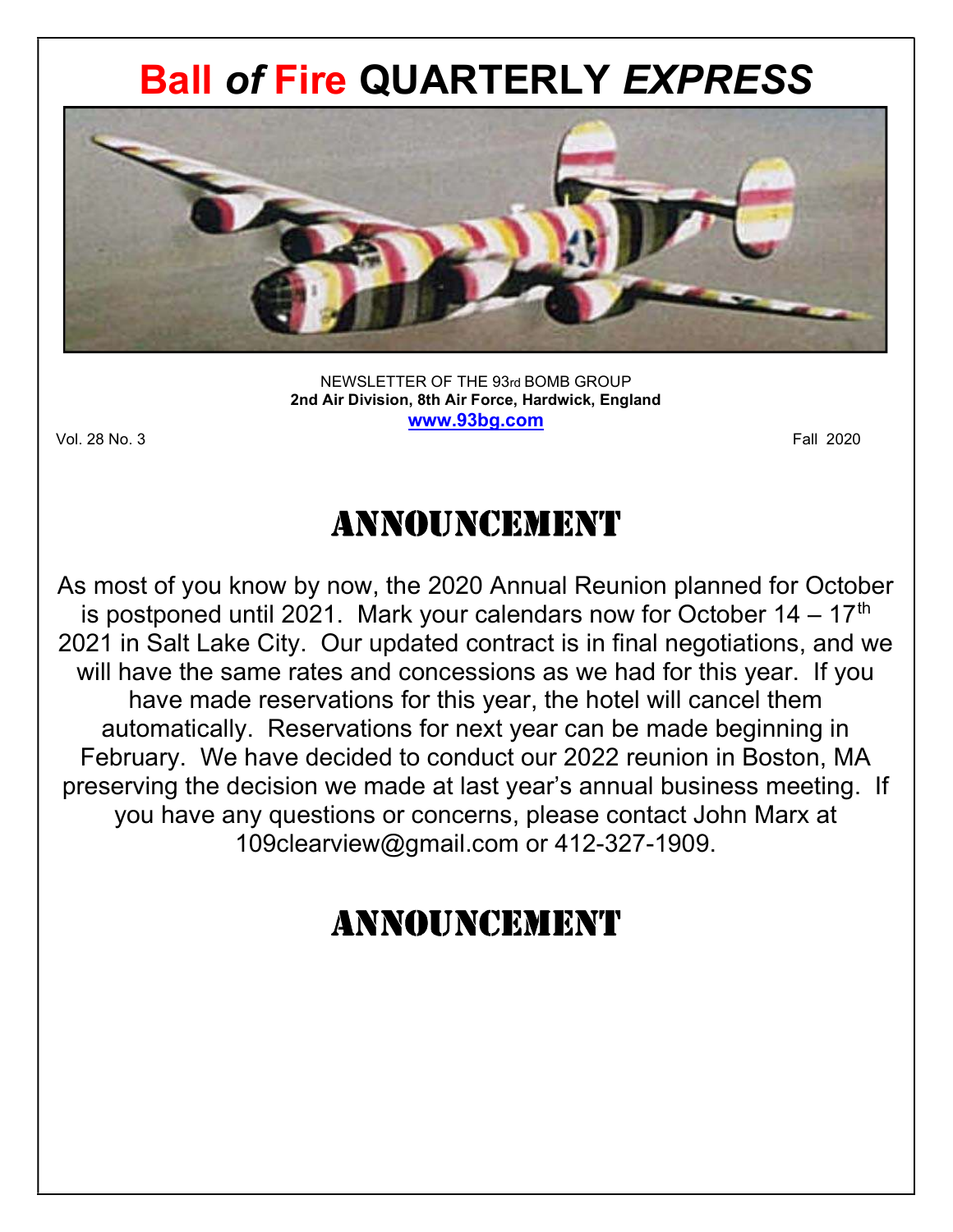### Table of Contents

### **DIRECTORY**

### 2018 - 2020 OFFICERS

President – JIM ROOT 15359 Red Fox Walk, West Olive, MI 49460 616-399-5990; jamesdavidroot@aol.com

Vice President (Reunion Coordinator) – JOHN MARX 109 Clearview St., Beaver Falls, PA 15010 412-327-1909; 109clearview@gmail.com

Secretary - PAM KAWASHIMA 5698 Brookhurst Ct, San Jose, CA 95129 408-253-6129 pkawashima@outlook.com

Treasurer – KENNA PAYNE 4261 Saratoga Road, Richmond, VA 23235 804-272-9656; 93rd bgtreasurer@gmail.com

Membership – JEAN KOZNAREK 2644 W. Park Blvd., Shaker Heights, OH 44120 216-702-8430; jnkoz54@aol.com member93bg@aol.com

#### Historian – DON MORRISON 1375 West Comet Rd, Clinton, OH 44216 Cell 330-415-2222 doniac1967@sbcglobal.net

Ball of Fire, Editor – DON MORRISON (See Historian)

Technology Manager – MICHAEL SELLERS 565 Carroll St. Apt #4, Brooklyn, NY 11215 917-975-7162; mtsellers@mac.com

Assistant Treasurer - NANCY GRIMES STRANGER 995 Cottonwood Lane, Glenwood Springs, CO 81601 970-945-2883; nancystranger@hotmail.com

### Other Critical Roles

PX Manager – PETER ASCH 979 South Ridge Ct., Traverse City, MI 49696 231-933-8405 pcasch@charter.net

Chaplain & Ball of Fire "Mailman"- GEORGE JUNG Distribution Support 2420 Route 17 A, Goshen, NY 10924 845-346-6551 bofmailman@gmail.com

Reunion Registration - JOANNE SARGENT 1458 Locust St., Denver, CO 80220 720-408-9251; joyridecp@msn.com

#### VETERAN'S ADVISORY BOARD GEORGE MCLEAN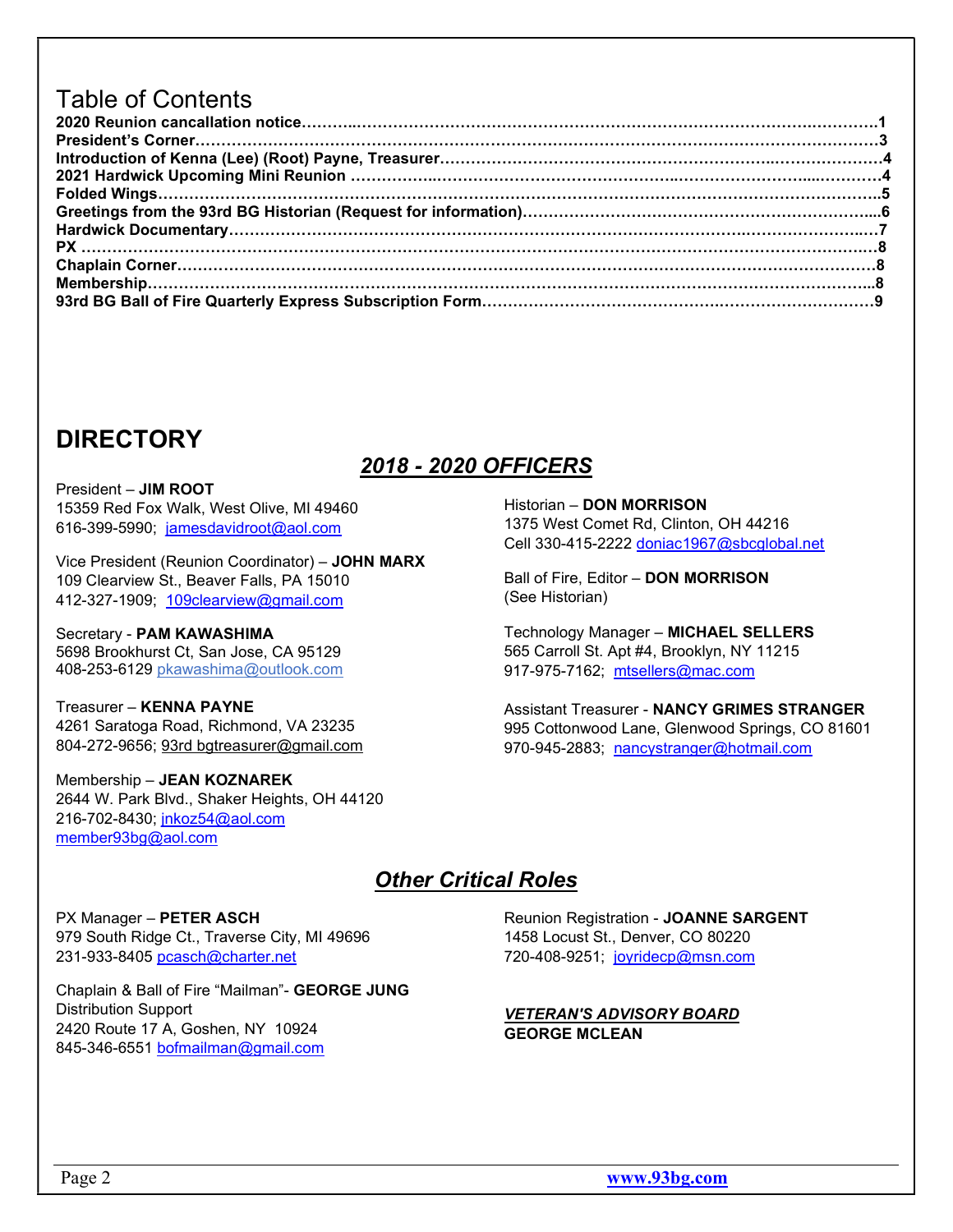# President's corner

I Hope everyone is safe and practicing social distancing and hand washing – this COVID-19 pandemic is crazy! It continues to turn the world upside down!

Your officers continue to have a lot of work going on in support of the 93<sup>rd</sup> BGA. Below are the updated highlights of what we are working on (look for more details in this issue of the BOF, for some of these):

- Reunion planning (US)– Another fantastic reunion is being planned for October, 2021 in Salt Lake City, UT! It will be another fun reunion for the  $93<sup>rd</sup> BGA family – hope you can join us!$ Per my "Special Announcement" dated July 16, we decided to postpone the 2020 reunion. The required 93<sup>rd</sup> BGA annual business meeting will be conducted on October 17, 2020 as previously announced, via "ZOOM" on the internet for social meetings. More information and the business meeting agenda, will follow.
- "Return to Hardwick" We continue to have great success with the film distribution! Look for the film update later in this BOF. Thank you, again, to everyone who donated, and/or volunteered to make this a world class documentary we are all proud of!
- 93<sup>rd</sup> BGA PX We are looking for ideas on what products you would like to see in the PX? If you have suggestions please contact myself or Pete Asch!
- 93<sup>rd</sup> BGA projects Per our reunion business meeting, we are still in process of investigating (4) potential projects that the BGA could work on in support of our mission. This includes developing proposed concepts, costs, and timing, to see which project(s) would be appropriate for us to move forward with. These are:
	- 1) enhancing the 93<sup>rd</sup> BG memorial located at the US Air Force Museum in Dayton, OH,
	- 2) scanning/cataloging 93<sup>rd</sup> BG wartime daily logs for better searchability,
	- 3) provide support and resources to paint the exterior and/or expand the Museum at Hardwick

4) explore annual fundraising options for the 93<sup>rd</sup> BGA, necessary to carry on our stated purpose (right now, our only source of revenue to the general fund, is through membership fees and donations).

 Sub-committees and volunteers are assigned to help with all four, but if you have a particular interest, and want to help, please contact me!

- More information will be provided at our annual business meeting!
- **Alignment with other WW II groups** We have initiated exploratory conversations with the Heritage League to determine if there is any interest or benefit in combining some activities or events, particularly our annual reunions. We had a great first meeting and generated some worthwhile ideas on how to help each other out. We will continue to pursue this.

I am pleased to announce an appointment to the BGA Officers: Kenna Payne is the new 93<sup>rd</sup> BGA Treasurer. You can read her introduction later in the BOF. She has a great accounting background with non-profit groups!

We thank Wally Brown for all of his help and support as our Treasurer for the past 4 years! Be sure to check our websites, at www.hardwickfilm.com and our 93<sup>rd</sup> BGA website, www.93bg.com. Have a great fall, stay safe, and hopefully, we will "see you" at our 93<sup>rd</sup> BGA annual business meeting on Saturday, October 17, 2020 via "ZOOM", and also in Salt Lake City in October, 2021!

Jim Root President, 93rd BGA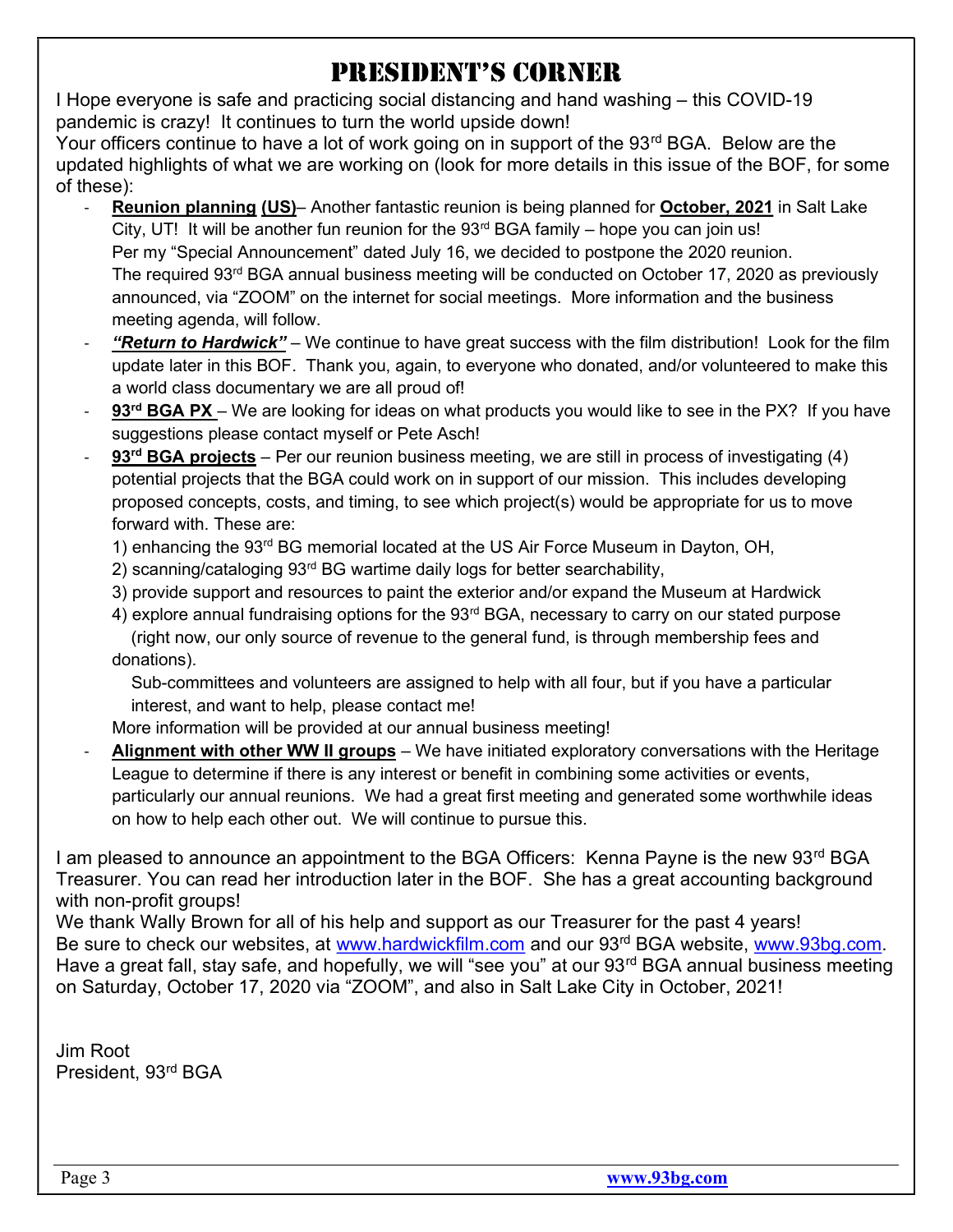# introduction of KennA (Lee) (root) PAyne, treAsurer

Born at the West Point Military Academy post hospital and raised in upstate New York, our new Treasurer is the daughter of Major Kenneth Weeks Root, Jr., and is named for him. (Yes, President Jim Root is her brother!) She is the third of six children of Ken and Helen (Slawson), and lived on the family farm until she finished college and moved to Richmond, VA. She has a Bachelor in Science degree in Accounting from Ithaca College. In Richmond, she worked with Price Waterhouse, an international public accounting firm. She has also worked for a stock brokerage member firm of the New York stock Exchange and for a consulting and recordkeeping company for qualified retirement plans. She retired in July 2014 from her last position as the CFO for the state-wide membership organization for architects in Virginia.

Now that she's retired, she can focus on the things she really enjoys! The most serious hobby is music – she plays pianoandorgan and conducts the choir at her home Presbyterian church, sings in the 150-voice Richmond Symphony Chorus, and another small group of eighteen friends who sing for fun and to help groups raise money for worthy causes. The pandemic has really messed up this hobby!

She is active in the governance of the Presbyterian Church, and serves as the chair of the primary administrative committee at her local presbytery.

She is the Treasurer of the Richmond Chapter of the American Guild of Organists (since 2014), chaired the June 2017 Regional AGO Convention held in Richmond, and now serves on the national AGO Committee for Conventions.

Travel, cooking, sewing, gardening, and reading also take turns at grabbing her attention.

She married a Virginia boy 35 years ago, and learned to love the University of Virginia sports teams – Wahoo Wah!. She still gets goose bumps at the thought that the men's basketball and lacrosse teams are still the National Champions (from the spring of 2019).

She is delighted to be serving the 93<sup>rd</sup> BGA as its Treasurer, and looks forward to many years of service to the group.

### Ve dAy +75 yeArs HArdwicK 2020

Hardwick, England May 28 to 31, 2021 Colin and I are looking towards a Mini Reunion over the May 28-31, 2021 weekend. If you have any question, please contact Don Morrison. Contact info is shown in the Officer Directory.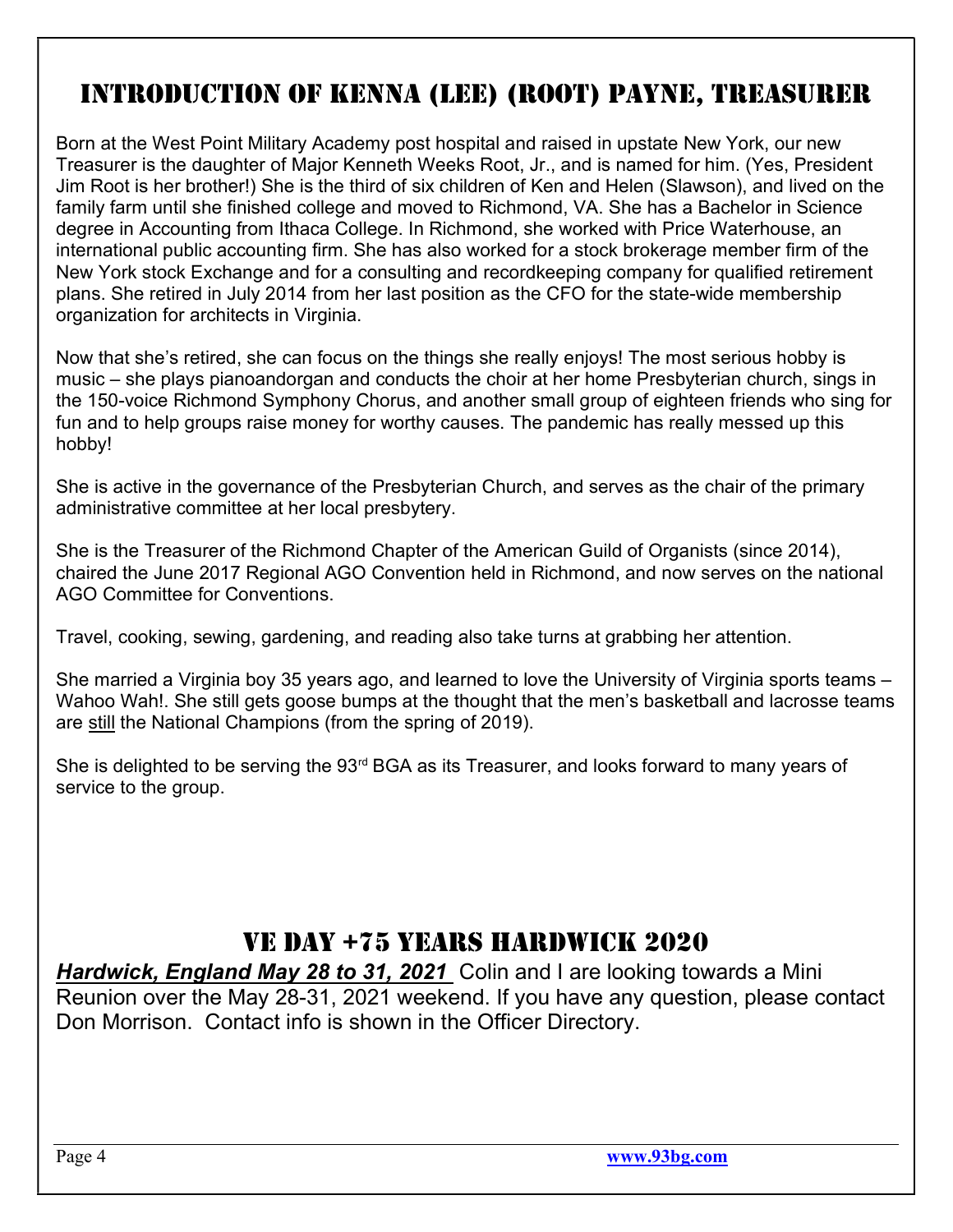

### foLded wings

Barberton Herald, Barberton OH; Dec 1, 1944 1<sup>st</sup> Lt Edward T. "Ted" Charles Jr, 25 who had completed 30 missions as a bombardier and Navigator over Europe was killed Wednesday morning in a plane crash near Salina, Kansas. Only son of Mr. and Mrs. Edward P. Charles of Barberton Ohio, he leaves his wife, the former Louvain Harris of Burkburnett, TX whom he married in August 1942. Winner of the Distinguished Flying Cross and the Air Medal with



4 oak leaf clusters. He returned to the Untied States last June following 10 months overseas. During his career with the heavies, he participated in the assaults on Berlin (3), Achmer, Gotha (twice) Ludwigshaven (twice), Brunswick (twice), Tutow (twice), Handorf and targets in the Pas De Calais area.

\*Based on D. Morrison (93rd BG Historian) reaserch, 21 of his 30 Missions have been found within the December, 1943 to May, 1944 time frame while in the 409<sup>th</sup> BS. Based on the Obituary he was in the ETO from September, 1943 to June, 1944. The crew for 20 of the 21 missions found so far are with Lt Charles Forth crew. He was on Lt. Forth crew on May 19, 1944 when they made an emergency landing due to a loss of the Hydraulic system (No flaps or landing gear) due to heavy flak during 3 bombs runs over Brunswick. Luckily, the landing gear was manually lowered and they made a safe landing at Woodbridge. Based on the damage description, the aircraft for May 19, 1944 was 42- 100336



Lt Forth Crew. Due to the quality of the Obituary photo, I am unable to make a positive Identification of Lt Charles.

He will be missed!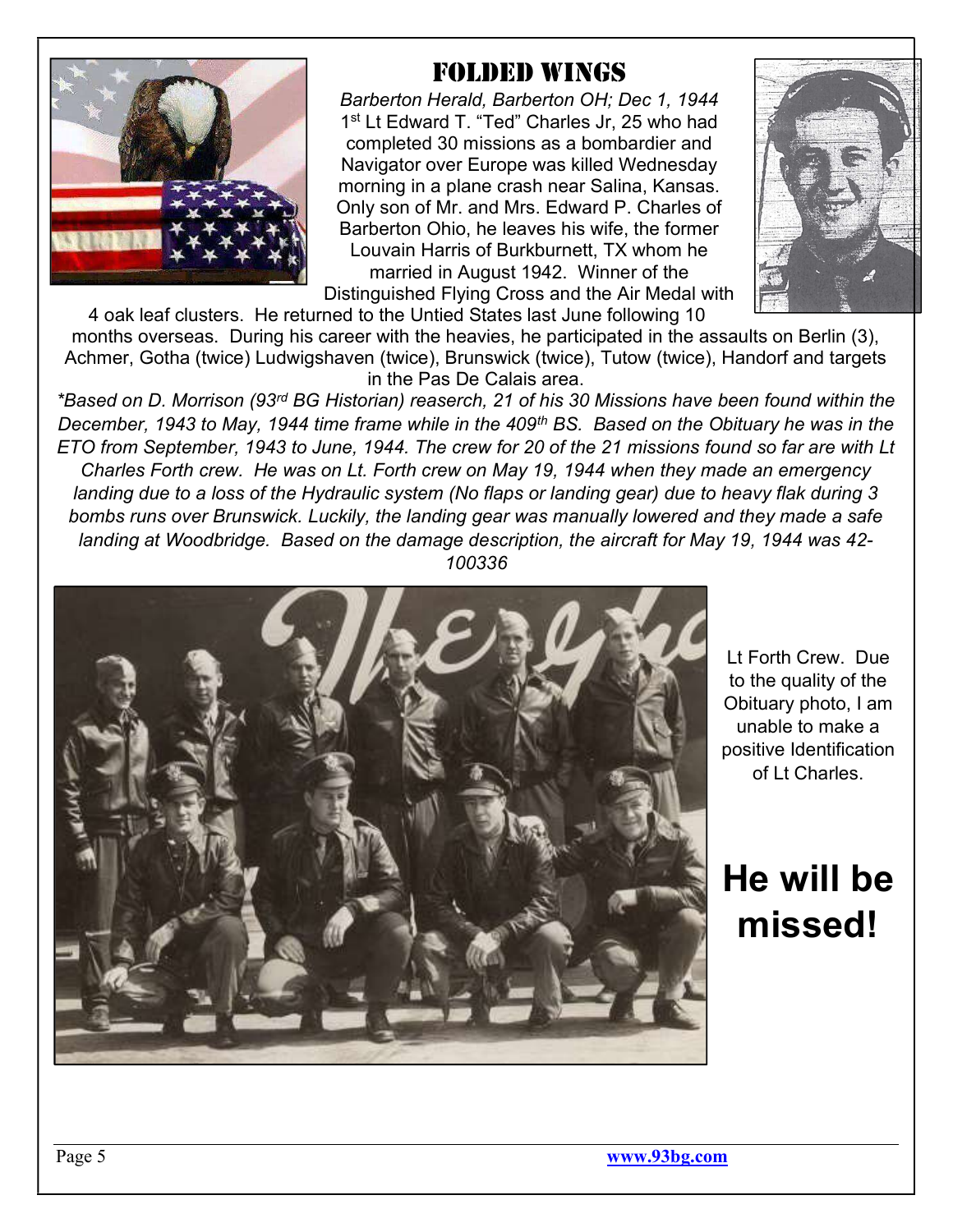# greetings from tHe 93rd Bg HistoriAn!

I am currently working on several research project for families and memorials. If you have any information such as photos, wartime paperwork such as orders, diaries, or letters, please let me know. No clue is too small!

#### Aircraft research projects

42-94971 "Fart Sack Time" I am trying to verify name and serial # linkage.

42-95024 "Gypsy Queen" I am trying to verify name and serial number linkage.

42-95527 "4-F" I know this was the name of the aircraft after it was in the 93<sup>rd</sup> BG. Need to determine if it was present while at the 93<sup>rd</sup> BG.

"Sandra Ann" Unknown Serial # B-24, Olive Drab finish during early 1944 of the 329<sup>th</sup> BS

#### Veteran research Projects

Paul Beta 409th BS

Karl Eisele Jr 409th BS

Richard Baginski 328th BS

Chester Irzyk 328th BS

Edward Charles 409th BS see Folded wings

Joseph Gurski 328 and 329<sup>th</sup> BS

Ernest George 329<sup>th</sup> BS spring 1944 on the Lt John Blackis crew

### Search for 93<sup>rd</sup> BG items

I am looking for any photos, diaries, records or other items from the time at Hardwick. If you know of any items, please let me know as I would like to get copies to further my research into the 93<sup>rd</sup> BG. Please do not assume that I already have it. Every time I see a collection, I find something new!

#### FREE Memorabilia cataloging and Research

I am willing to scan any documents, records and photos of a 93<sup>rd</sup> BG veteran and return ALL of the original items (unharmed) along with CDs of all scans/jpeg images, along with any additional information I can add regarding names, plane serial #, artwork and places. There is NO charge for this service! I can also make extra CD copies for family members. I have done this for several veterans over the years. My contact info is shown in the Officer Directory.

If you have any questions regarding the 93<sup>rd</sup> BG, please contact me with an email/letter/call with your question or topic for a mini research project. I will do my best to research an answer and publish it in the newsletter.

Cheers, Don Morrison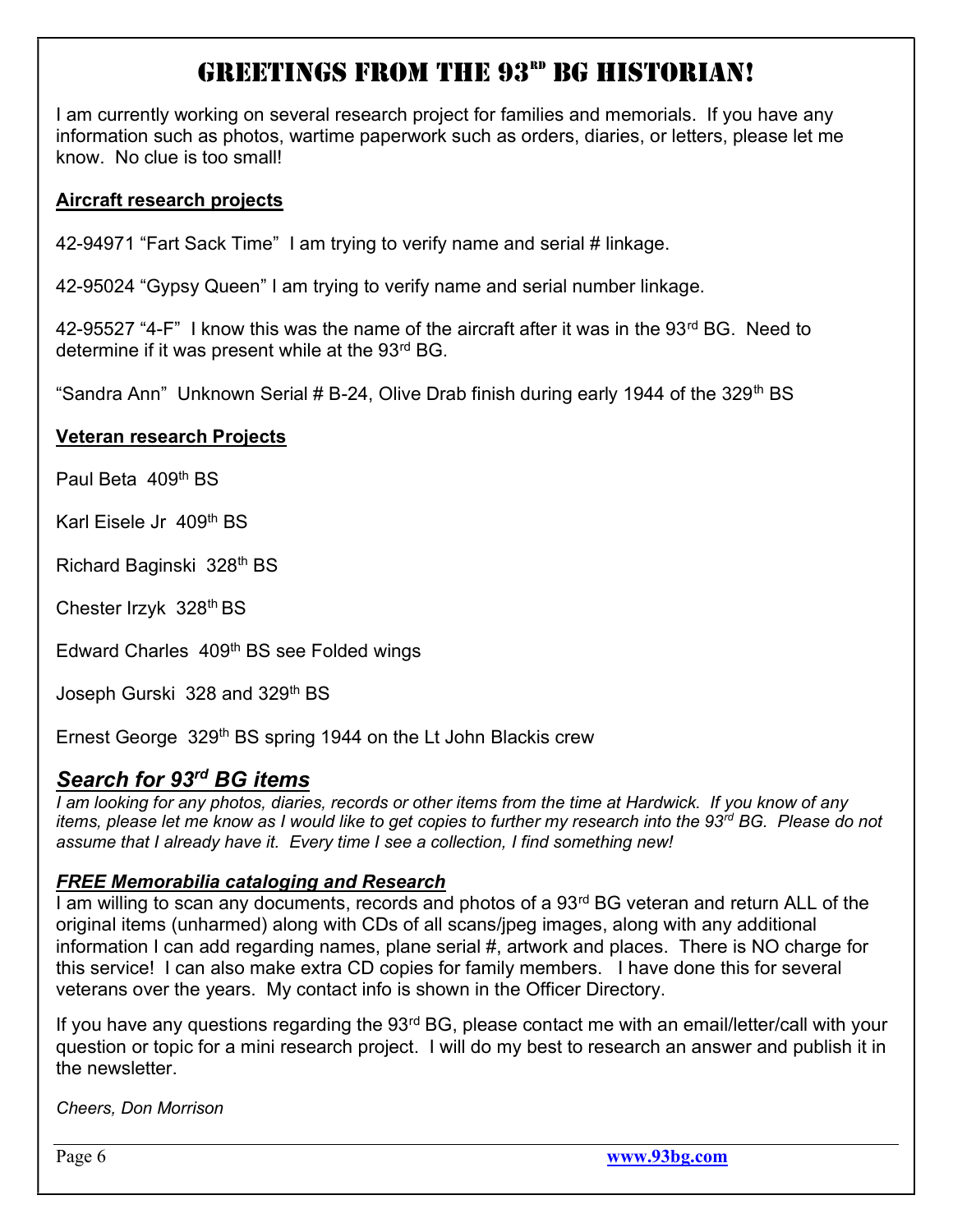## 93rd fiLm Project

#### 93<sup>rd</sup> Bomb Group website update

It's been 11 years since I modernized the 93rd Bomb Group website! Back in 2009, some of our 93rd veterans were running the site, and I was proud to continue the work that they started. What foresight they had to jump on the world wide web and let people know about the group and their history from WWII. Now that the Return to Hardwick documentary has been completed and currently available for everyone to see, I'm going to switch gears and work on updating our current website. Please stay tuned.

Currently I have updated the "Featured Veterans" section on the homepage. The featured veteran is Ben Kuroki. The Smithsonian National Air and Space museum put out a great article about Ben and the current COVID-19 pandemic. I thank 93rd member George Jung for posting this up on Facebook originally. The article crosses issues that we are dealing with today and juxtaposes them with Ben's career during WWII. Check it out if you have time.

#### Return To Hardwick documentary update

Our documentary Return To Hardwick has been available for purchase digitally (iTunes, Amazon, VUDU) and on DVD/Blu-ray (Amazon, Walmart, Best Buy, Target) for two months now! Our distributor tells us that it will be available for another month on transactional platforms and then switch to subscription platforms like AmazonPrime. Please go to www.hardwickfilm.com for the latest information.

I also have started reaching out to our distributor to discuss foreign distribution. I'd like to make the film available first in the UK and expand to other territories. We have been getting a lot of interest of course from our UK friends over social media, now that the film is available. We are going to work hard to get this done.

#### **Trivial!**

Did you know at the last minute before our June 9th release we updated our poster for all VOD platforms and the cover of the DVD/Blu-ray? Why? We needed to catch the eye of a lot of potential viewers that might know nothing about Hardwick or the 93rd Bomb Group. We were lucky enough to get a photo collection from John Marr (this collection is also used in the film). John is the son of Stanley L. Marr who was in the 93rd Bomb Group. It just happens to be that one photo of Stanley sitting on a bomb is quite "eye-catching" to say the least. You can see the original photo also before it was cropped.

#### Thank You! Michael Sellers 93rd BG Technology Manager Director/Producer "Return To Hardwick"



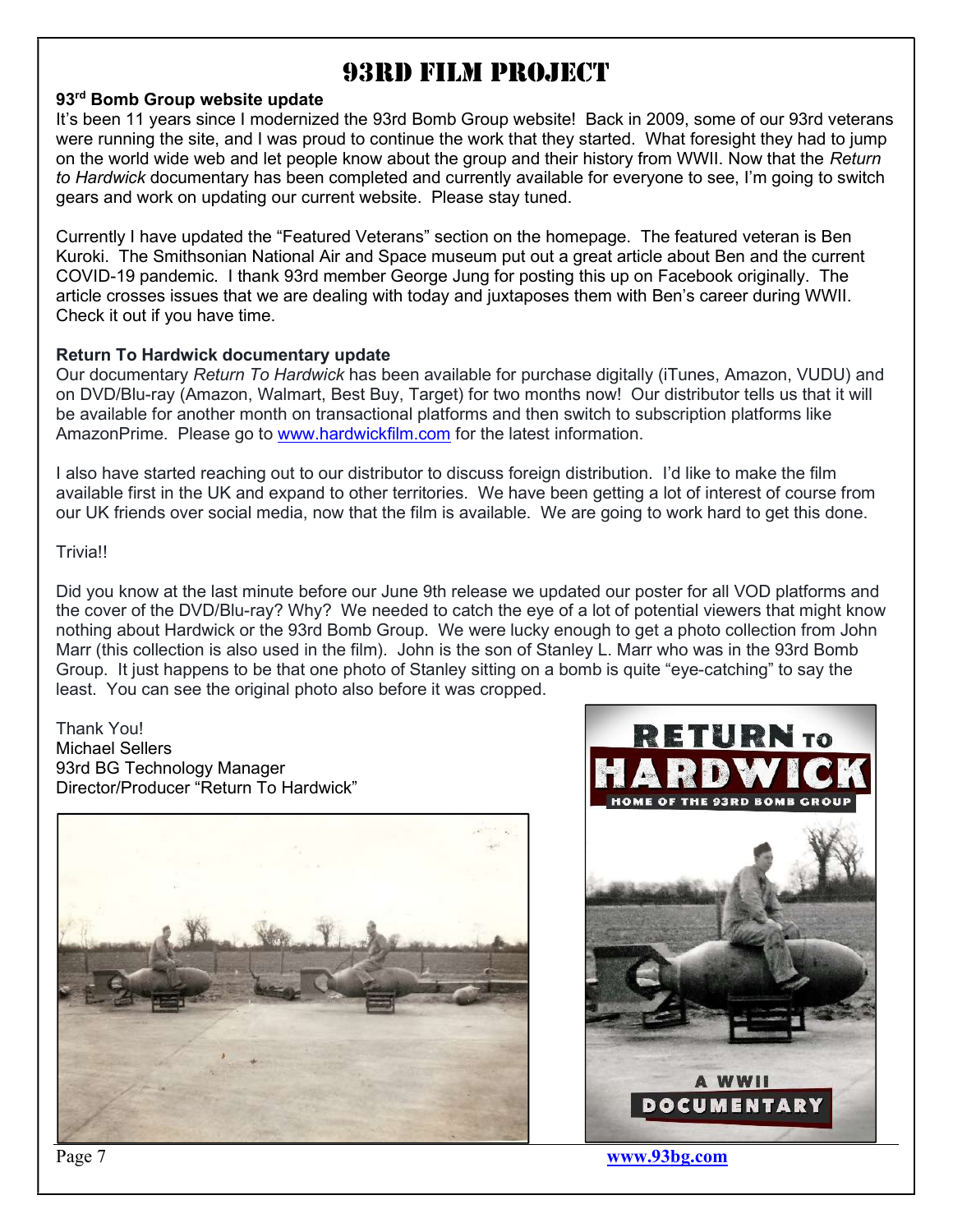## 93rd PX

The 93rd BGA PX will be going under a complete renovation over the next several months. A committee is being formed to review and improve the PX process, product offering, budgeting, and ease of use. A limited amount of product, including Ted's Travelling Circus books will be available during this time. We appreciate your cooperation during this time frame.

## cHAPLAin's corner

Grace and peace be to you all. I hope that you and your families are doing well and enjoying a wonderful summer, even in this strange time that we're living in. I am sorry that we will not be able to get together this Fall in Salt Lake City and will miss the camaraderie, fellowship, stories and history lessons, but will look forward to getting back together next year with you all.

In this time of uncertainty and worry, I take comfort in the words found in Phillipians 4, "Do not be anxious about anything, but in every situation, by prayer and petition, present your requests to God. And the peace of God, which transcends all understanding, will guard your hearts and minds."

As always, I will continue to pray for our group, but if there are special needs that you would like to share, either with me or with our group as a whole, I hope that you will contact me. You can reach me either through my group email, bofmailman@gmail.com, or my personal email, giung@hvc.rr.com. Stay healthy and be safe.

Blessings to you all, George Jung, Chaplain

### MEMBERSHIP

This Fall is going to be strange for us. We won't be gathering in Salt Lake City for our reunion. Though we will hold our business meeting virtually, I won't be able to hear you laugh at the jokes I crack.

The one thing we will be doing as usual this Fall is the membership renewal drive. If your membership expires on 12/31/2020, I will be sending you a letter asking for your dues. I will be mailing those letters by the end of September. Keep an eye out for it. If you need to renew, and I don't hear from you, a reminder will be sent.

Over the years, many of you have sent notes, comments and information about your veteran. I have always appreciated them. Please feel free to continue contacting me with any comments or questions.

Have a great Fall and please stay healthy.

Jean Koznarek Membership Chair